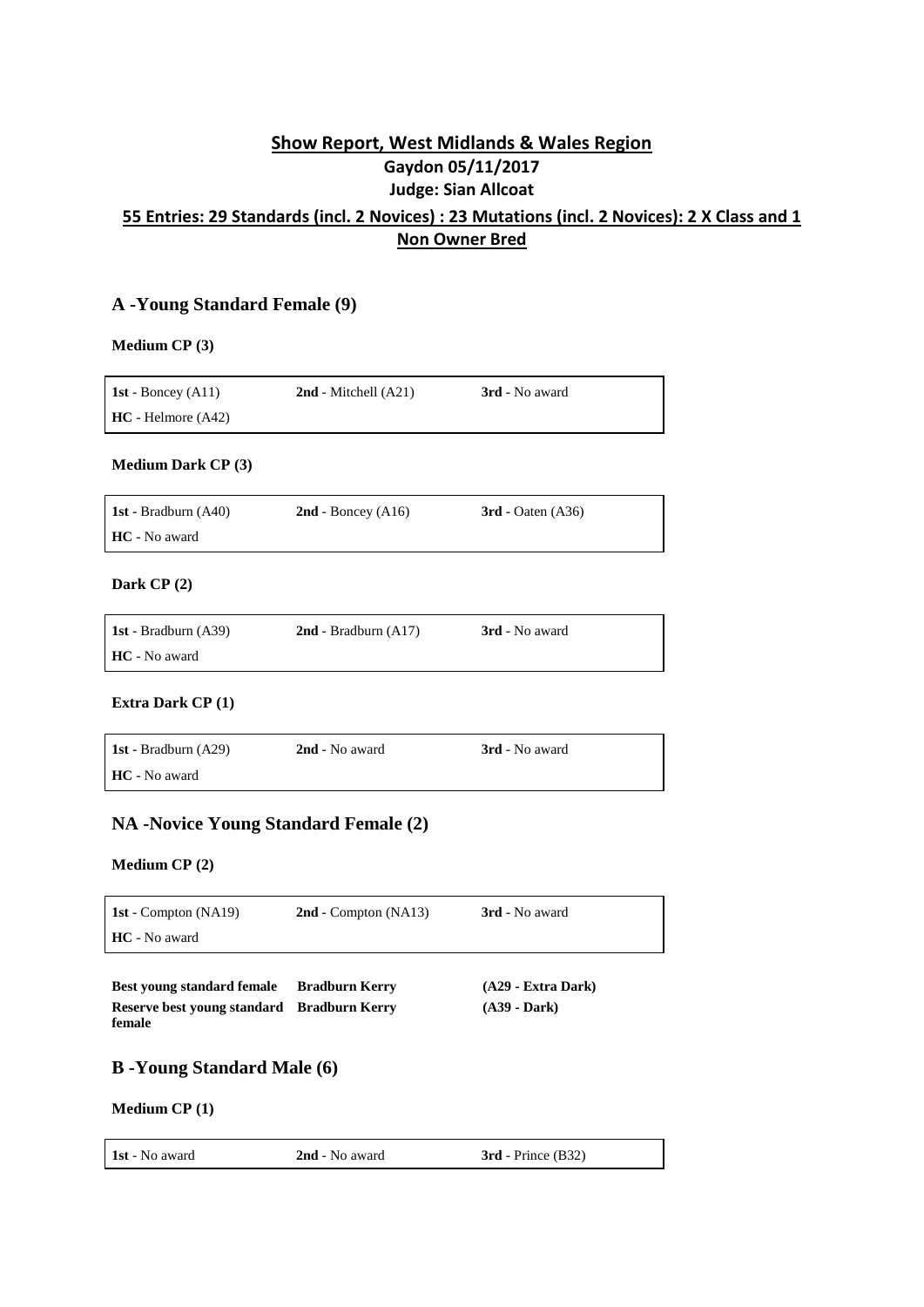**HC** - No award

### **Medium Dark CP (2)**

| <b>1st</b> - Bradburn (B35) | 2nd - No award | $3rd$ - Boncey (B26) |
|-----------------------------|----------------|----------------------|
| <b>HC</b> - No award        |                |                      |

### **Dark CP (1)**

| <b>1st</b> - Bradburn (B18) | 2nd - No award | <b>3rd</b> - No award |
|-----------------------------|----------------|-----------------------|
| <b>HC</b> - No award        |                |                       |

### **Extra Dark CP (2)**

| 1st - Bradburn $(B41)$ | $2nd$ - Bradburn (B9) | 3rd - No award |
|------------------------|-----------------------|----------------|
| <b>HC</b> - No award   |                       |                |
|                        |                       |                |

| Best young standard male                           | <b>Bradburn Kerry</b> | $(B18 - Dark)$       |
|----------------------------------------------------|-----------------------|----------------------|
| Reserve best young standard Bradburn Kerry<br>male |                       | (B41 - Extra Dark)   |
| <b>Best young standard</b>                         | <b>Bradburn Kerry</b> | $(A29 - Extra Dark)$ |
| Reserve best young standard Bradburn Kerry         |                       | $(B18 - Dark)$       |

# **C -Adult Standard Female (6)**

### **Medium CP (1)**

| <b>1st</b> - Bradburn $(C11)$ | 2nd - No award | 3rd - No award |
|-------------------------------|----------------|----------------|
| <b>HC</b> - No award          |                |                |

### **Medium Dark CP (4)**

| 1st - Bradburn $(C27)$ | $2nd$ - Bradburn (C17) | $3rd$ - Oaten (C34) |
|------------------------|------------------------|---------------------|
| $HC - Oaten (C47)$     |                        |                     |

### **Dark CP (1)**

| 1st - Bradburn $(C40)$<br>HC - No award | 2nd - No award        | 3rd - No award      |
|-----------------------------------------|-----------------------|---------------------|
|                                         |                       |                     |
|                                         |                       |                     |
| <b>Best adult standard female</b>       | <b>Bradburn Kerry</b> | (C27 - Medium Dark) |
| Reserve best adult standard             | <b>Bradburn Kerry</b> | (C17 - Medium Dark) |
| female                                  |                       |                     |

# **D -Adult Standard Male (6)**

**Medium Dark CP (1)**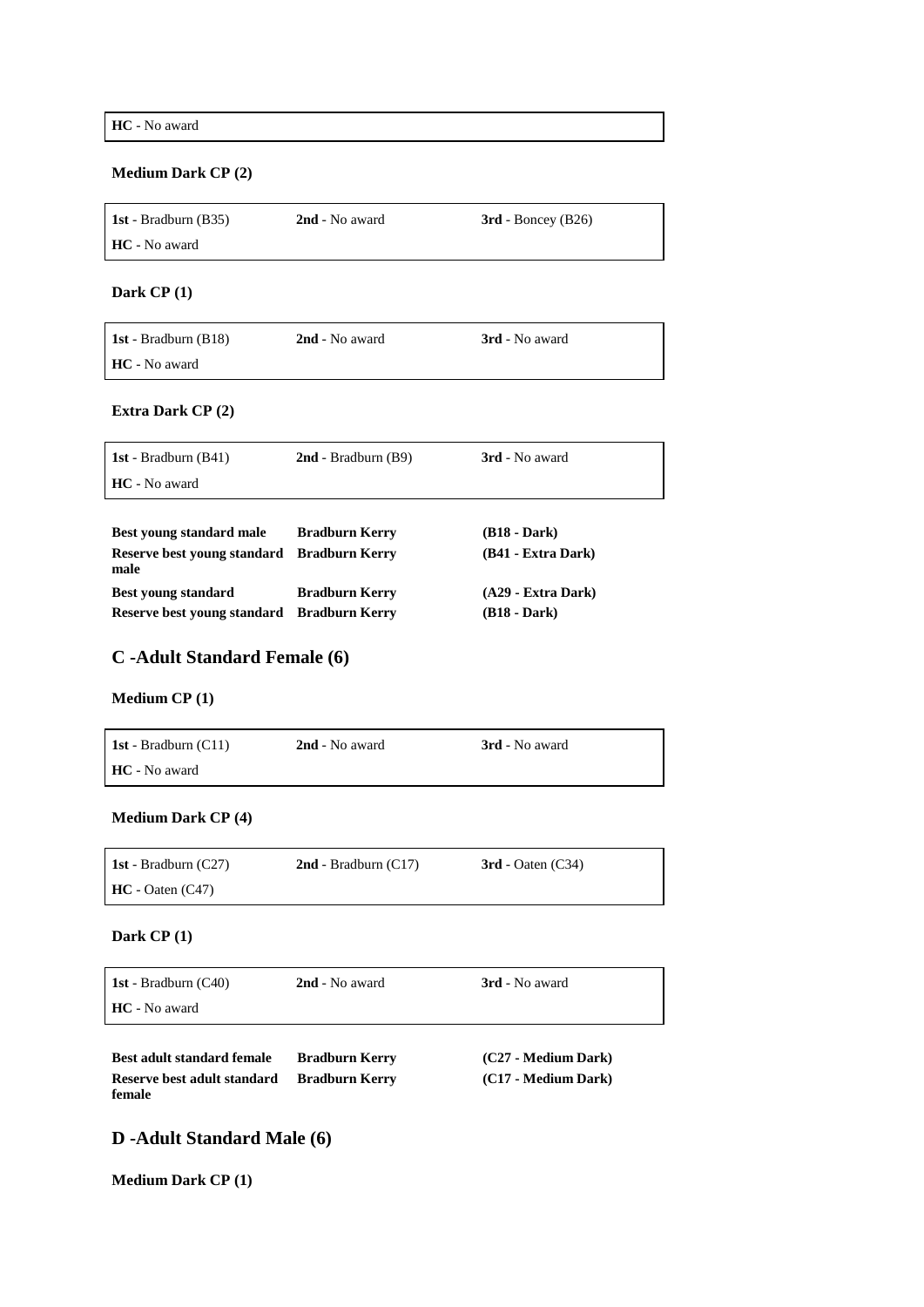| 1st - Oaten $(D23)$  | 2nd - No award | <b>3rd</b> - No award |
|----------------------|----------------|-----------------------|
| <b>HC</b> - No award |                |                       |

**Dark CP (3)**

| <b>1st</b> - Bradburn (D12) | $2nd$ - Bradburn (D13) | <b>3rd</b> - No award |
|-----------------------------|------------------------|-----------------------|
| $HC - Oaten (D3)$           |                        |                       |

### **Extra Dark CP (2)**

| 1st - Bradburn $(D4)$               | $2nd$ - Bradburn (D46) | 3rd - No award           |
|-------------------------------------|------------------------|--------------------------|
| HC - No award                       |                        |                          |
|                                     |                        |                          |
| Best adult standard male            | <b>Bradburn Kerry</b>  | (D <sub>12</sub> - Dark) |
| Reserve best adult standard<br>male | <b>Bradburn Kerry</b>  | (D4 - Extra Dark)        |
| Best adult standard                 | <b>Bradburn Kerry</b>  | $(D12 - Dark)$           |
| Reserve best adult standard         | <b>Bradburn Kerry</b>  | (D4 - Extra Dark)        |
| <b>Best standard</b>                | <b>Bradburn Kerry</b>  | (D <sub>12</sub> - Dark) |
| Reserve best standard               | <b>Bradburn Kerry</b>  | (D4 - Extra Dark)        |

# **E -Young Mutations (12)**

#### **Black Velvet - Not Colour Phased (4)**

| 1st - Bradburn $(E7)$ | $2nd$ - Prince $(E1)$ | 3rd - No award |
|-----------------------|-----------------------|----------------|
| $HC - Prince (E45)$   | $HC - Helmore (E40)$  |                |

### **Beige - Not Colour Phased (3)**

| <b>1st</b> - Mitchell $(E16)$ | 2nd - No award       | <b>3rd</b> - No award |
|-------------------------------|----------------------|-----------------------|
| $HC - Helmore (E18)$          | $HC - Helmore (E12)$ |                       |

### **AOC (5)**

| <b>1st</b> - Mitchell (E8 - Self Black)  | 2nd - Bradburn (E23 - Wilson White)                |
|------------------------------------------|----------------------------------------------------|
| <b>3rd</b> - Boncey (E27 - Wilson White) | <b>1st</b> - Bradburn ( $E25$ – Homo Brown Velvet) |
| $2nd$ - Boncey (E50 - Black white cross) |                                                    |

# **NE -Novice Young Mutation (1)**

# **AOC (1)**

**3rd** - Arnstein (NE37 - Self Black)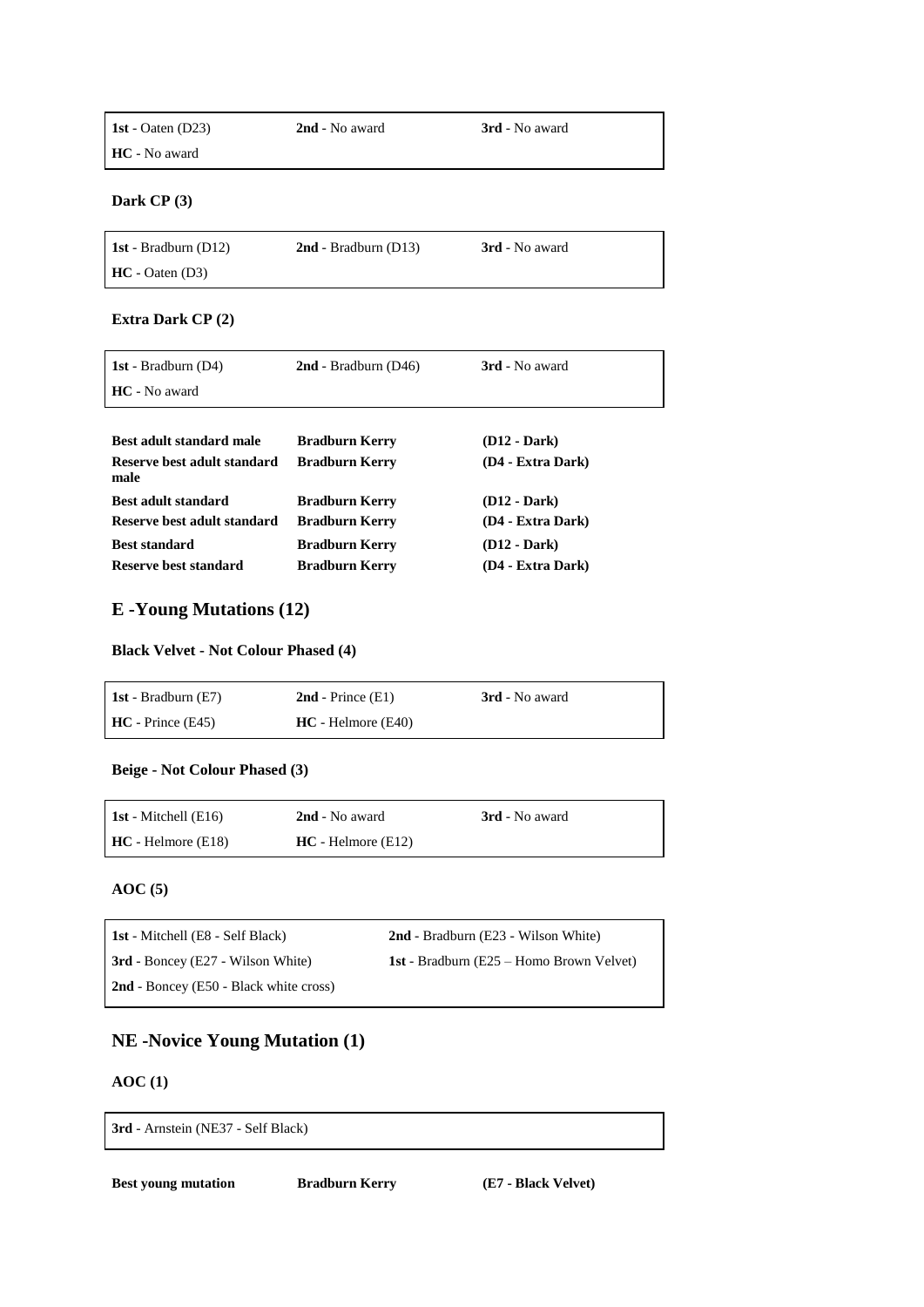### **F -Adult Mutations (9)**

### **Black Velvet - Not Colour Phased (3)**

**1st** - Bradburn (F48) **2nd** - No award **3rd** - Prince (F29) **HC** - Helmore (F17)

#### **AOC (6)**

| <b>1st</b> - Oaten (F24 - Self Black)             | 1st - Oaten $(F23 - Beige)$              |
|---------------------------------------------------|------------------------------------------|
| <b>2nd</b> - Bradburn (F43 - Wilson White)        | <b>1st</b> - Bradburn (F40 - Pink White) |
| <b>HC</b> - Helmore (F49 - Sullivan Ultra Violet) | <b>1st</b> - Oaten (F16 - Homo Beige)    |

### **NF -Novice Adult Mutation (1)**

### **AOC (1)**

**1st** - Compton (NF41 - Sullivan Violet)

| <b>Best adult mutation</b>         | <b>Bradburn Kerry</b> | (F48 - Black Velvet) |
|------------------------------------|-----------------------|----------------------|
| <b>Reserve best adult mutation</b> | <b>Oaten Denise</b>   | $(F23 - Beige)$      |
| <b>Best mutation</b>               | <b>Bradburn Kerry</b> | (E7 - Black Velvet)  |
| <b>Reserve best mutation</b>       | <b>Bradburn Kerry</b> | (F48 - Black Velvet) |

### **PM -Purchased Mutations (1)**

**AOC (1)**

**3rd** - Tucker (PM11 - Wilson White)

| <b>Grand show champion</b> | <b>Bradburn Kerry</b> | $(D12 - Dark)$    |
|----------------------------|-----------------------|-------------------|
| <b>Reserve grand show</b>  | <b>Bradburn Kerry</b> | (D4 - Extra Dark) |
| champion                   |                       |                   |

### *Standard Breeders Award*

| Place | Exhibitor       | Points | <b>Entries</b> |
|-------|-----------------|--------|----------------|
|       | <b>Bradburn</b> | 53.5   | 10             |
|       | Oaten           | 10.0   |                |
| 3     | <b>Boncey</b>   | 9.0    |                |
|       | Mitchell        | 3.0    |                |
|       | Prince          | 2.0    |                |
| 6     | Helmore         | 1.0    |                |